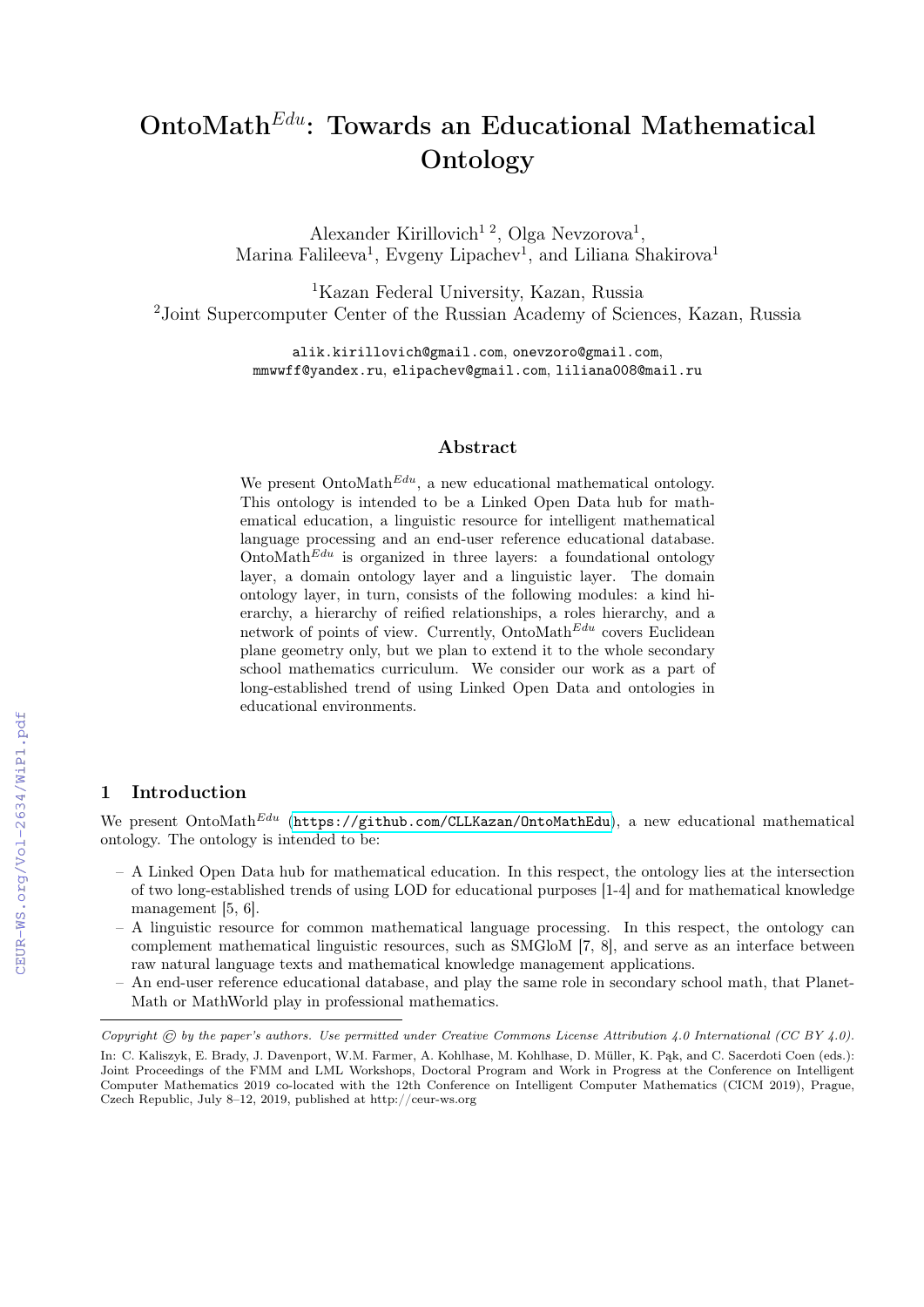This ontology is a central component of the digital educational platform under development, which is intended for solving such tasks as: (1) automatic knowledge testing; (2) automatic recommendation of educational materials according to an individual study plan; (3) semantic annotation of educational materials.

In the development of OntoMath<sup>Edu</sup> we would rely on our experience of the development of OntoMath<sup>PRO</sup> (<http://ontomathpro.org/>) [9], an ontology of professional mathematics. This ontology underlies a semantic publishing platform [10-12], that takes as an input a collection of mathematical papers in LATEX format and builds their ontology-based Linked Open Data representation. The semantic publishing platform, in turn, is a central component of OntoMath digital ecosystem [13, 14], an ecosystem of ontologies, text analytics tools, and applications for mathematical knowledge management, including semantic search for mathematical formulas [15] and a recommender system for mathematical papers [16].

Despite the fact that  $OntoMath<sup>PRO</sup>$  has proved to be effective in several educational applications, such as assessment of the competence of students [9] and recommendation of educational materials in Virtual Learning Communities [17-20], its focus on professional mathematics rather than on education prevents it to be a strong foundation for the digital educational platform. The main differences between  $\text{OntoMath}^{PRO}$  and a required educational ontology are the following:

- Conceptualization. OntoMath<sup>PRO</sup> ontology specifies a conceptualization of professional mathematics, whilst the required educational ontology must specify a conceptualization of school mathematics. These conceptualizations are noticeably different, for example, in school conceptualization, Number is a primitive notion, while in professional conceptualization it is defined as a subclass of Set.
- Selection of concepts. The required educational ontology must contain concepts from a school mathematics curriculum.
- Terminology. Concepts of OntoMath<sup>PRO</sup> ontology are denoted by professional terms, whilst concepts of the required educational ontology must be denoted by school math terms. There isn't so much difference between professional and educational terminology in English, but this difference is more salient in such languages as Russian or Tatar. For example, the term 'многочлен' (the native word for 'polynom') should be used instead of the professional term 'полином' (the Greek loan word with the same meaning) in educational environment.
- Didactic relationships. The required educational ontology must contain didactic relationships between concepts. A didactic relationship between two concepts represents the fact, that the first concept can't be learned until the second one is learned. For example, comprehension of the Addition concept is required to grasp the concept of *Multiplication*, and, more interesting, to grasp the very concept of *Function*, even though, from the logical point of view the later concept is more fundamental and is used in the definitions of the first two. So, didactic relationships are orthogonal to the logical ones, and are similar to prerequisite relationships in MOOC or narrative relationships in OMDoc documents.
- Points of view. In addition to universal statements, the required educational ontology must contain statements relativized to particular points of view, such as different educational levels. For example, a concept can be defined differently on different educational stages; and a statement can be considered as an axiom according to one axiomatization, and as a theorem according to another.

With regard to the foregoing, there is a need for developing a new educational ontology OntoMath<sup>Edu</sup>. In the rest of the paper we describe our experience of developing a part of this ontology, covering Euclidean plane geometry.

#### 2 Ontology structure

According to the project, OntoMath<sup>Edu</sup> ontology will be organized in three layers:

- 1. Foundational ontology layer, where a chosen foundational ontology is UFO [21].
- 2. Domain ontology layer, which contains language-independent math concepts from the secondary school mathematics curriculum. The concepts are grouped into several modules, including the general concepts module and modules for disciplines of mathematics, e.g. Arithmetic, Algebra and Plane Geometry. The concepts will be interlinked with external LOD resources, such as DBpedia [22], ScienceWISE [23] and OntoMath<sup>PRO</sup>. Additionally, relaying on the MMT URIs scheme [24], the concepts can be aligned with MitM ontology [25], and through it with the concepts of several computer algebra systems.
- 3. Linguistic layer, containing multilingual lexicons, that provide linguistic grounding of the concepts from the domain ontology layer. The lexicons will be expressed in terms of Lemon [26, 27], LexInfo and OLiA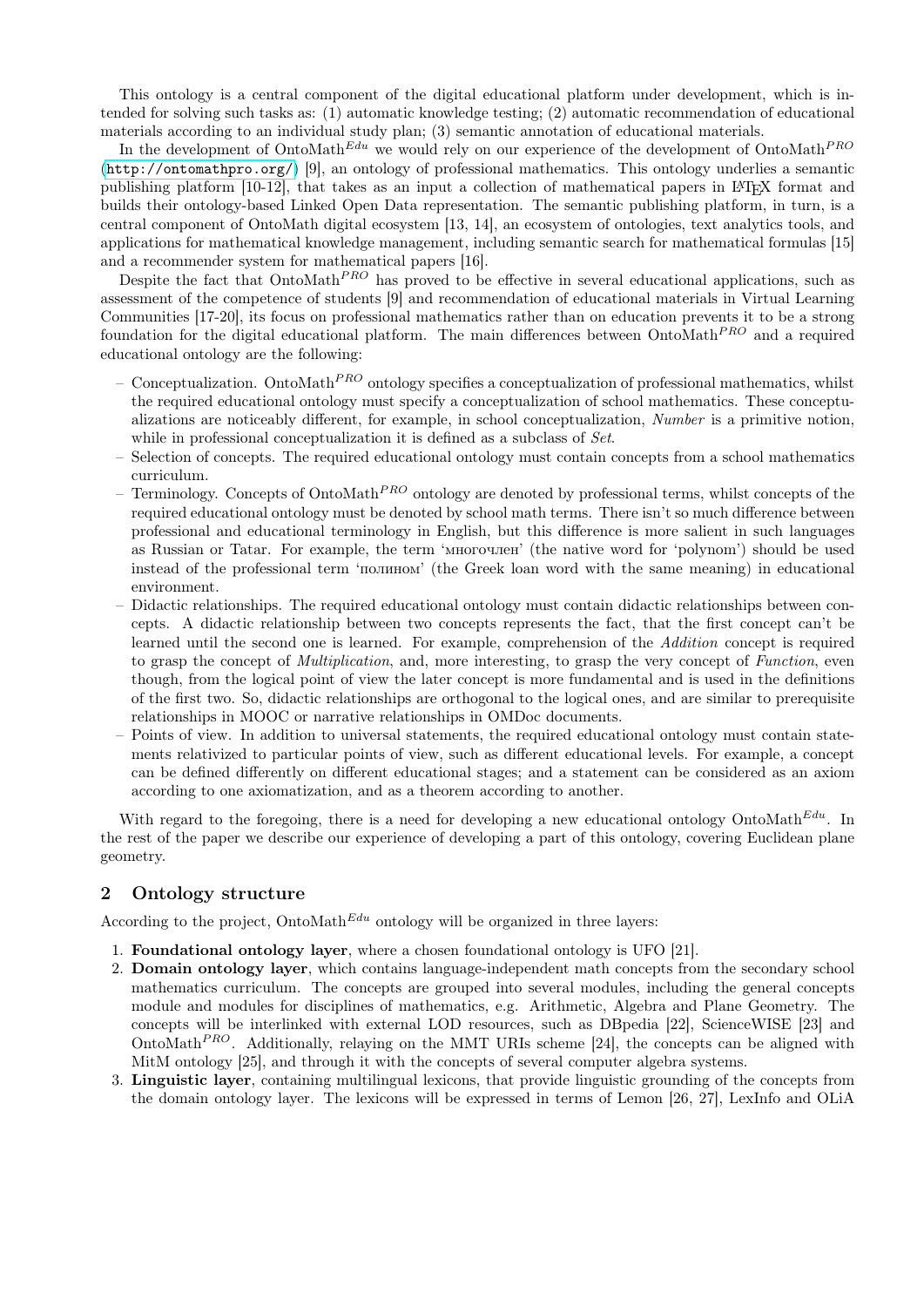

<span id="page-2-0"></span>Figure 1: OntoMath<sup>Edu</sup> ontology structure

[28] ontologies. A lexicon consists in (a) lexical entries, denoting mathematical concepts; (b) forms of lexical entries; (c) syntactic trees of multi-word lexical entries, (d) and syntactic frames. A syntactic frame contains a subcategorization model for a particular lexical entry and its mapping to parameters of a corresponding math concept (for example, in the "Riemann integral of f over x from a to b" lexical entry, the "from  $a$ " dependent constituent expresses the lower limit of integration). The lexicons will be interlinked with the external lexical resources from the Linguistic Linked Open Data (LLOD) cloud [29, 30], first of all in English [31, 32], Russian [33] and Tatar [34].

This three-layered structure is represented at Figure [1.](#page-2-0)

## 3 Domain ontology layer structure

The domain ontology layer of OntoMath<sup>Edu</sup> is being developed according to the following modelling principles:

- 1. Common mathematical language conceptualization. OntoMath<sup>Edu</sup> reflects the conceptualization of the Common mathematical language (CML) [35], not that of the language of fully formalized mathematics. These conceptualizations are very different. For example, according to the fully formalized mathematics conceptualization, the Set concept subsumes the Vector concept, but in the CML conceptualization Vector is constituted by Set, and is not subsumed by it. More important, in contrast to the fully formalized mathematics conceptualization, according to the CML conceptualization, mathematical objects are neither necessary nor timeless, and the domain of discourse can expand in a process of problem-solving.
- 2. Strict adherence to ontological distinctions provided by the foundational ontology. For example, we explicitly mark concepts as Kinds or Roles.
- 3. Reification of domain relations. Mathematical relations are represented as concepts, not as object properties. Thus, the mathematical relationships between concepts are first-order entities, and can be a subject of a statement.
- 4. Multilinguality. Concepts of ontology contains labels in English, Russian and Tatar.
- 5. Educational literature warrant. The ontology contains only those concepts, that are represented in actual education literature.

Current version of OntoMath $E^{du}$  contains approximately 600 concepts from the secondary school Euclidean plane geometry curriculum (5th–9th grades). Concepts are represented as ontology classes and have English, Russian and Tatar labels. The ontology consists in the following modules: (1) hierarchy of kinds, (2) hierarchy of roles, (3) hierarchy of reified relationships, and (4) network of points of view.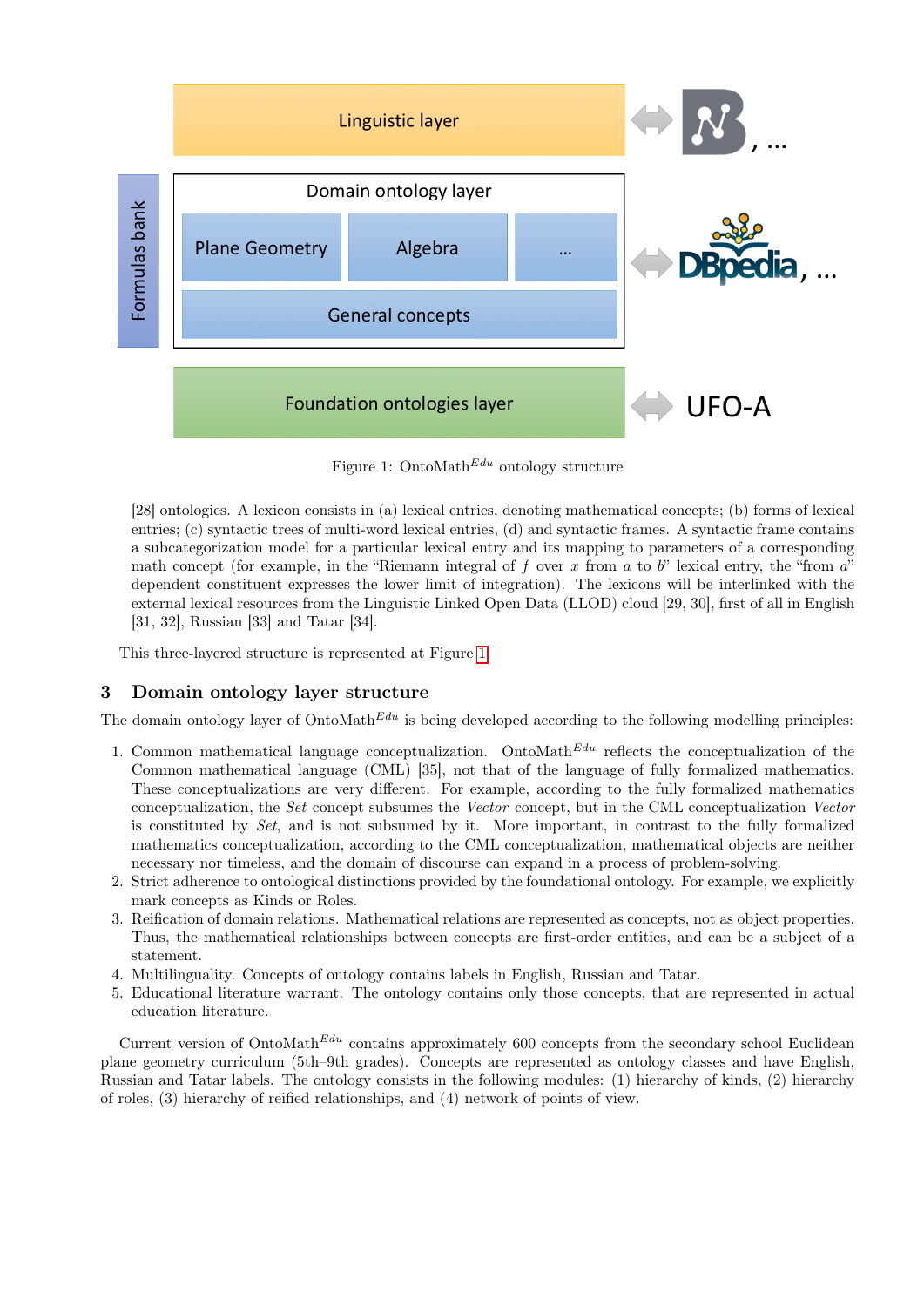#### 3.1 Hierarchy of kinds

The main hierarchy of the ontology is a hierarchy of kinds. A kind is a concept that is rigid and ontologically independent [21, 36]. So, for example, the concept of "Triangle" is a kind, because any triangle is always a triangle, regardless of its relationship with other figures.

The top level of the kind hierarchy consists of the following classes:

- 1. "Plane figure", with subclasses such as "Line", "Polygon", "Ellipse", or "Angle".
- 2. "Euclidean plane geometry axiom", with subclasses such as "Axiom of construction of a circle with a given center and radius".
- 3. "Euclidean plane geometry theorem" with subclasses such as "Angle sum theorem of triangle" or "Pythagorean theorem".
- 4. "Euclidean plane geometry problem" with subclasses such as "Problem of straightedge and compass construction" or "Heron's problem".
- 5. "Unit of measurement", with subclasses such as "Centimeter", "Radian", or "Square meter".
- 6. "Measurement and construction tool", with subclasses such as "Protractor", "Astrolabe", "'T-square", "Sliding T bevel", or "Marking gauge".
	- $\nabla$  O owl: Thing V O Geometric figure on a plane  $\nabla$   $O$  Line  $\nabla$   $\bigcirc$  Curve **O** Hyperbola  $\triangleright$   $\bigcirc$  Arc of a circle  $\triangleright$  Orbiform curve **O** Circle O Parabola **O** Ellipse  $\triangleright$   $\bigcirc$  Polygonal line  $\triangleright$   $\bigcirc$  Line segment  $\triangleright$  **O** Ray O Dot **V O** Part of a plane  $\triangleright$  O Unbounded part of a plane V O Bounded part of a plane **O** Disk  $\triangleright$   $\bigcirc$  Polygon  $\triangleright$   $\bigcirc$  Part of a disk V O Unit of measurement Measurement unit of length  $\triangleright$   $\bigcirc$  Measurement unit of area  $\triangleright$  **O** Measurement unit of an angle Measurement and construction tool ▶ **O** Plane geometry problem  $\triangleright$   $\bigcirc$  Plane geometry theorem  $\triangleright$   $\bigcirc$  Plane geometry axiom

<span id="page-3-0"></span>Figure 2: A fragment of the hierarchy of kinds

A fragment of the hierarchy of kinds is represented at the Figure [2.](#page-3-0)

 $\mathbf{r}$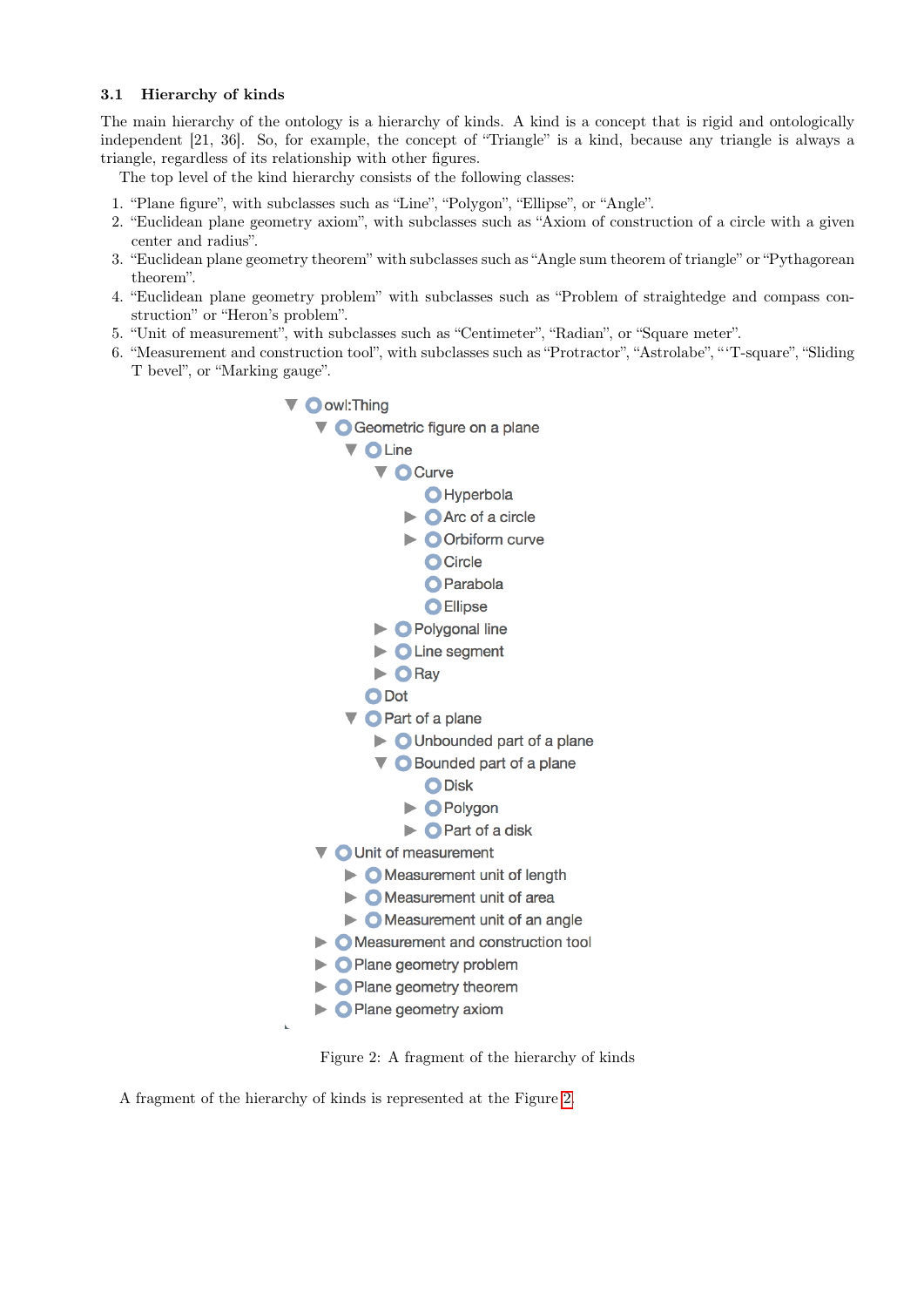#### 3.2 Hierarchy of roles

A role is a concept that is anti-rigid and ontologically dependent [21, 36]. An object can be an instance of a role class only by virtue of its relationship with another object. So, for example, the concept "median" is a role, since a line segment is a median not by itself, but only in relation to a certain triangle (Figure [3\)](#page-4-0).



<span id="page-4-0"></span>Figure 3: A role example

#### 3.3 Hierarchy of reified relationships

Relations between concepts are represented in ontology in a reified form, i.e. as ontological concepts, not as ontological properties (such representation fits the standard ontological pattern for representing N-ary relation with no distinguished participant [37], but is applied to binary relations too). Thus, the relationships between concepts are first-order entities, and can be a subject of a statement.

The top level of the hierarchy of reified relationships consists of the following classes:

- 1. "Mutual arrangement of geometric figures on a plane", with subclasses such as "Inscribed polygon" or "Triangle with vertices at Euler points".
- 2. "Comparison relation between plane figures", with subclasses such as "Congruent triangles" or "Similar polygons".
- 3. "Plane transformation", with subclasses such as "Translation" or "Axial symmetry".
- 4. "Metric property of a plane figure", with subclasses such as "Length of a circle", "Tangent of acute angle in right triangle", or "Eccentricity of an ellipse".



<span id="page-4-1"></span>Figure 4: A relationship example

Reified relationships are linked to their participants by object properties (Figure [4\)](#page-4-1).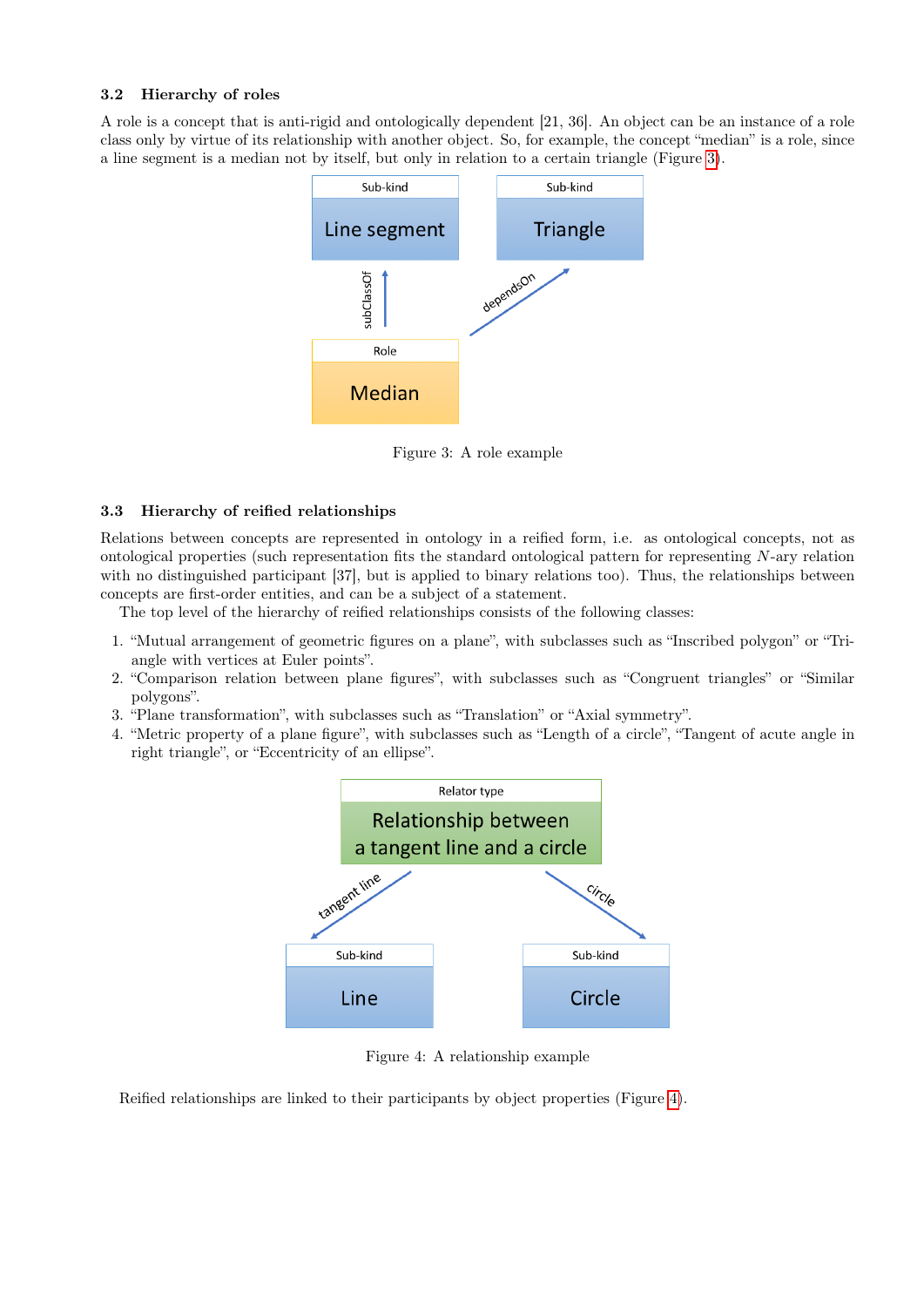- ▼ Oowl:Thing
	- ▼ O Mutual arrangement of geometric figures on a plane
		- $\triangleright$  **O** Mutual arrangement of vectors
		- Mutual arrangement of two circles
		- $\triangleright$  **O** Mutual arrangement of two right lines
		- Mutual arrangement of polygons
		- V O Mutual arrangement of a circle and a polygon
			- V O Mutual arrangement of a triangle and a circle
				- Excircle of a triangle
				- O Incircle of a triangle
				- O Nine-point circle of a triangle
				- C Circumcircle of a triangle
			- Mutual arrangement of a quadrilateral and a circle
				- **O** Inscribed polygon
				- Circumscribed polygon
		- $\triangleright$  **O** Mutual arrangement of a segment and a straight line
		- $\triangleright$   $\bigcirc$  The mutual arrangement of a straight line and a circle
		- $\triangleright$  **O** Mutual arrangement of points on the line
			- Mutual arrangement of a point and a circle
		- $\triangleright$  **O** Mutual arrangement of an angle and a circle **O** Apollonian circles
			-
			- Bundle of circles
	- $\triangleright$  **O** Metric property of a geometric figure
	- $\triangleright$   $\bigcirc$  Comparison relation between plane figures
	- $\triangleright$  **O** Transformation of a plane

<span id="page-5-0"></span>Figure 5: A fragment of the hierarchy of reified relationships

A fragment of the hierarchy of reified relationships is represented at the Figure [5.](#page-5-0)

## 3.4 Network of points of view

In addition to universal statements, an ontology contains statements relativized to particular points of view. Points of view are represented using the "Descriptions and Situations" design pattern, and are based on the top-level ontology DOLCE + DnS Ultralite [38-40].

At present, there are the following types of point of view:

- 1. Definitions. One and the same concept may be defined in different ways from different points of view. For example, according to one definition, a concept  $A$  is defined by a concept  $B$ , and according to another definition, the concept  $B$  is defined by the concept  $A$ .
- 2. Educational levels.

Currently, development of the network of points of view is at an early stage.

#### 3.5 Relations

The ontology contains the following relations, represented by object properties:

- 1. Part-whole relation. For example, a "Vertex of a triangle" is a part of a "Triangle".
- 2. "Determined by" relation, that holds between a figure and an element, that determines this figure, but is not its part. For example, a "Circle" is determined by a "Centre of a circle" and a "Radius of a circle".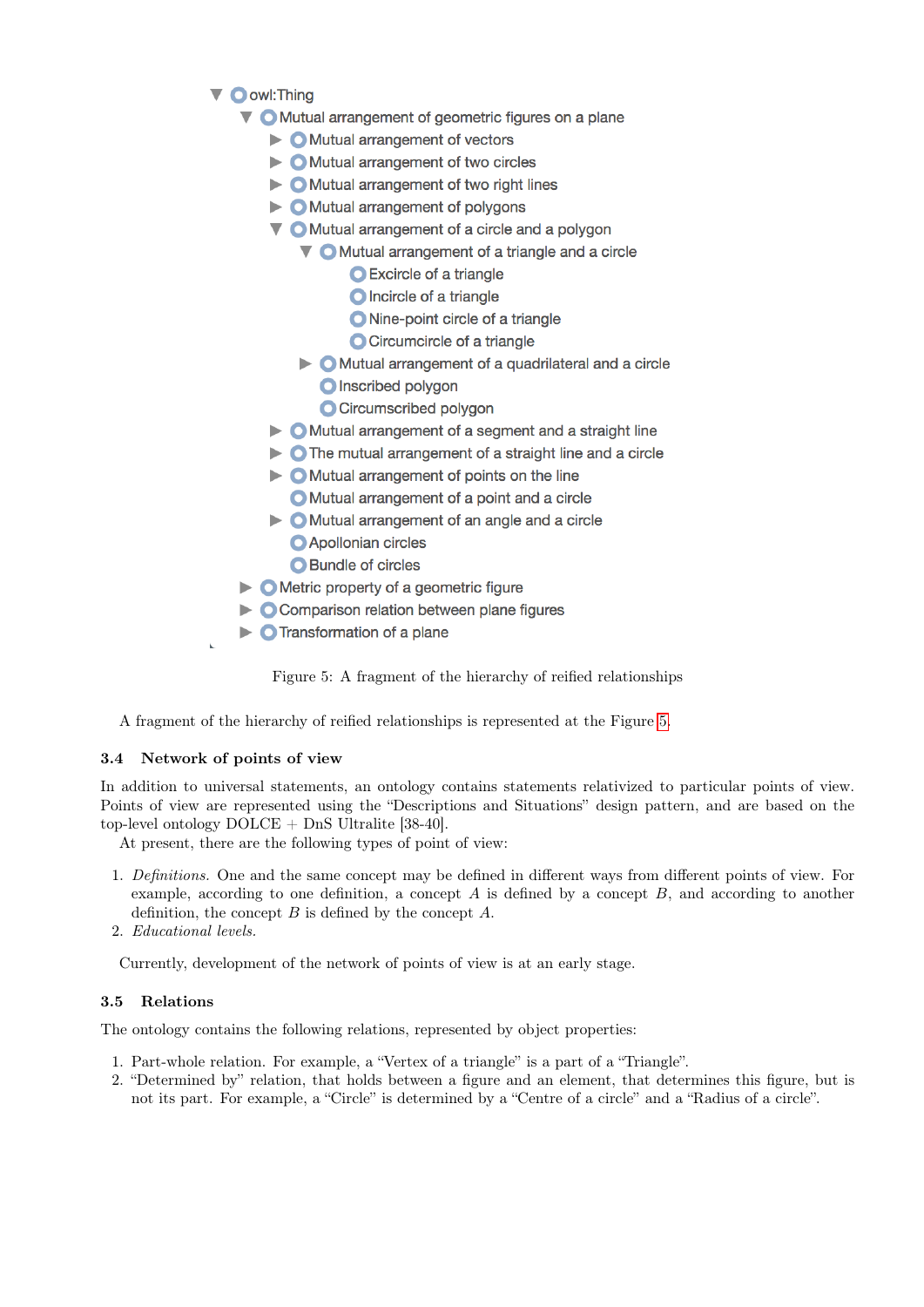- 3. Relations of ontological dependence that bind a role concept to its depended concept. For example, the "Focus of an ellipse" concept depends on the "Ellipse" concept and the "Chord of a circle" concept depends on the "Circle" concept.
- 4. "Theorem-property" relation, that holds between a figure and a theorem stating a property of this figure. For example, a "Triangle" is related to the "Triangle inequality" and the "Theorem on the sum of acute angles of a right triangle" theorems.
- 5. "Theorem-criterion" relation, that holds between a figure and a theorem stating a criterion of this figure.
- 6. "Is expressed by the formula" relation, that holds between a metric property of a geometric figure and a formula for calculation of this property value. For example, an "Area of a polygon" is related to "Heron's formula".

#### 3.6 External links

Currently, the OntoMath $Edu$  ontology has been interlinked only with DBpedia. The mapping was constructed semi-automatically on the base of the method proposed in [41] and then manually verified. This mapping contains 142 connections.

Now we are working on interlinking the concepts of  $\text{OntoMath}^{Edu}$  with the Kind and Role concepts defined by the UFO foundational ontology. The obtained links can be formalized by the MLT Ontology [42, 43] and then be used to verify the correctness of the OntoMath<sup>Edu</sup> hierarchies according to the OntoClean methodology [44].

#### 4 Conclusions

In this paper, we present a new educational mathematical ontology OntoMath $E^{du}$ , clarify the context of its development and describe its current version.

While there are many educational ontologies on the one hand, and several mathematical ontologies on the other, to our knowledge, OntoMath $E^{du}$  is the first general-purpose educational mathematical ontology. Additionally, it is the first Linked Open Data mathematical ontology, intended to: (1) respect ontological distinctions provided by a foundational ontology; (2) represent mathematical relationships as first-oder entities; and (3) provide strong linguistic grounding for the represented mathematical concepts.

The ontology is under development now, so our first priority is to release its stable version. After that, our future work will be undertaken in two directions: Firstly, we are going to further develop this ontology according to the above-mentioned plan. Secondly, we are going to apply the modeling principles, drafted on this project, in the development of the new revised version of the ontology of professional mathematics OntoMath<sup>PRO</sup>.

Acknowledgements. The first part of the work, the development of the domain ontology layer, was funded by the subsidy allocated to Kazan Federal University for the state assignment in the sphere of scientific activities, grant agreement no. 1.2368.2017, and Russian Foundation for Basic Research and the government of the region of the Russian Federation, grant no. 18-47-160007. The second part of the work, the development of the linguistic layer, was funded by Russian Science Foundation according to the research project no. 19-71-10056.

# References

- [1] C. K. Pereira, S. W. Matsui Siqueira, B. P. Nunes, and S. Dietze. Linked Data in Education: A Survey and a Synthesis of Actual Research and Future Challenges. In: IEEE Transactions on Learning Technologies, 11(3):400–412, 2018. doi:10.1109/TLT.2017.2787659.
- [2] M. D'Aquin. On the Use of Linked Open Data in Education: Current and Future Practices. In: D. Mouromtsev and M. D'Aquin(eds.) Open Data for Education: Linked, Shared, and Reusable Data for Teaching and Learning. Lecture Notes in Computer Science, 9500:3–15. Springer, Cham, 2016. doi:10.1007/978-3-319-30493-9\_1.
- [3] D. Taibi, G. Fulantelli, S. Dietze, and B. Fetahu. Educational Linked Data on the Web–Exploring and Analysing the Scope and Coverage. In: D. Mouromtsev and M. D'Aquin(eds.) Open Data for Education: Linked, Shared, and Reusable Data for Teaching and Learning. Lecture Notes in Computer Science 9500:16–37. Springer, Cham, 2016. doi:10.1007/978-3-319-30493-9\_2.
- [4] S. Nahhas, O. Bamasag, M. Khemakhem, and N. Bajnaid. Added Values of Linked Data in Education: A Survey and Roadmap. Computers, 7(3), 2018. doi:10.3390/computers7030045.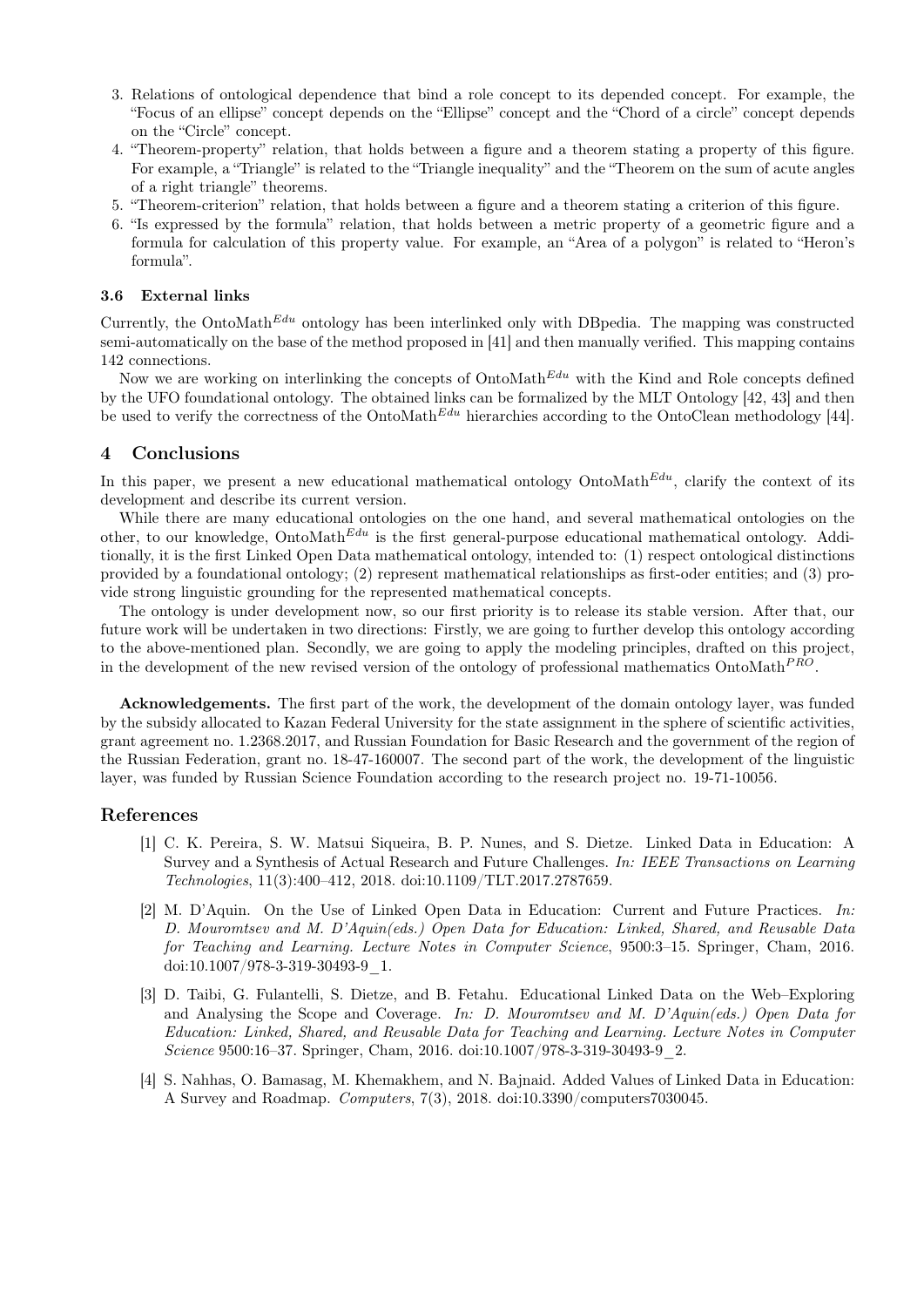- [5] C. Lange. Ontologies and languages for representing mathematical knowledge on the Semantic Web. Semantic Web 4(2):119–158, 2013. doi:10.3233/SW-2012-0059.
- [6] A. M. Elizarov, A. V. Kirillovich, E. K. Lipachev, O. A. Nevzorova, V. D. Solovyev, and N. G. Zhiltsov. Mathematical knowledge representation: semantic models and formalisms. Lobachevskii Journal of Mathematics, 35(4):348–354, 2014. doi:10.1134/S1995080214040143.
- [7] D. Ginev, et al. The SMGloM Project and System: Towards a Terminology and Ontology for Mathematics. G.M. Greuel, et al. (eds.) 5th International Conference on Mathematical Software (ICMS 2016). Lecture Notes in Computer Science 9725:451–457. Springer, Cham, 2016. doi:10.1007/978-3- 319-42432-3\_58.
- [8] M. Kohlhase. A Data Model and Encoding for a Semantic, Multilingual Terminology of Mathematics. In: S.M. Watt, et al. (eds.) Proceedings of the International Conference on Intelligent Computer Mathematics (CICM 2014). Lecture Notes in Computer Science, 8543:169–183. Springer, Cham, 2014. doi:10.1007/978-3-319-08434-3\_13
- [9] O. Nevzorova, N. Zhiltsov, A. Kirillovich, and E. Lipachev. OntoMath<sup>PRO</sup> Ontology: A Linked Data Hub for Mathematics. In: P. Klinov and D. Mouromstev (eds.) Proceedings of the 5th International Conference on Knowledge Engineering and Semantic Web (KESW 2014). Communications in Computer and Information Science 468:105–119. Springer, Cham, 2014. doi:10.1007/978-3-319-11716-4\_9.
- [10] O. Nevzorova, N. Zhiltsov, D. Zaikin, O. Zhibrik, A. Kirillovich, V. Nevzorov, and E. Birialtsev. Bringing Math to LOD: A Semantic Publishing Platform Prototype for Scientific Collections in Mathematics. In: H. Alani, et al., (eds.) Proceedings of the 12th International Semantic Web Conference (ISWC 2013). Lecture Notes in Computer Science, 8218:379–394. Springer, Berlin, Heidelberg, 2013. doi:10.1007/978-3-642-41335-3\_24.
- [11] A. M. Elizarov, E. K. Lipachev, O. A. Nevzorova, and V. D. Solov'ev. Methods and means for semantic structuring of electronic mathematical documents. Doklady Mathematics, 90(1):521–524, 2014. doi:10.1134/S1064562414050275.
- [12] O. Nevzorova and V. Nevzorov. Ontology-Driven Processing of Unstructured Text. In: S. Kuznetsov and A. Panov (eds.) Proceedings of the 17th Russian Conference on Artificial Intelligence (RCAI 2019). Communications in Computer and Information Science. Springer, 2019 (forthcoming).
- [13] A. Elizarov, A. Kirillovich, E. Lipachev, and O. Nevzorova. Digital Ecosystem OntoMath: Mathematical Knowledge Analytics and Management. In: L. Kalinichenko, S. Kuznetsov, and Y. Manolopoulos (eds.) XVIII International Conference on Data Analytics and Management in Data Intensive Domains (DAMDID/RCDL 2016). Communications in Computer and Information Science, 706:33–46. Springer, Cham, 2017. doi:10.1007/978-3-319-57135-5\_3.
- [14] A. M. Elizarov, N. G. Zhiltsov, A. V. Kirillovich, E. K. Lipachev, O. A. Nevzorova, V. D. Solovyev. The OntoMath ecosystem: ontologies and applications for math knowledge management. In: Semantic Representation of Mathematical Knowledge Workshop, Toronto, Canada, Fields Institute, 5 February  $2016. \text{ http://www.fields.utoronto.ca/video-archive}/2016/02/2053-14698.$
- [15] A. Elizarov, A. Kirillovich, E. Lipachev, and O. Nevzorova. Semantic Formula Search in Digital Mathematical Libraries. In: Proceedings of the 2nd Russia and Pacific Conference on Computer Technology and Applications (RPC 2017). IEEE, 39–43, 2017. doi:10.1109/RPC.2017.8168063.
- [16] A. M. Elizarov, A. V. Kirillovich, E. K. Lipachev, A. B. Zhizhchenko, and N. G. Zhil'tsov. Mathematical Knowledge Ontologies and Recommender Systems for Collections of Documents in Physics and Mathematics. Doklady Mathematics 93(2):231–233, 2016. doi:10.1134/S1064562416020174.
- [17] A. Barana, L. Di Caro, M. Fioravera, M. Marchisio, and S. Rabellino. Ontology Development for Competence Assessment in Virtual Communities of Practice. In: C. Penstein Rosé, et al. (eds.) Proceedings of the 19th International Conference Artificial Intelligence in Education (AIED 2018), part II. Lecture Notes in Computer Science 10948:94–98. Springer, Cham, 2018. doi:10.1007/978-3-319- 93846-2\_18.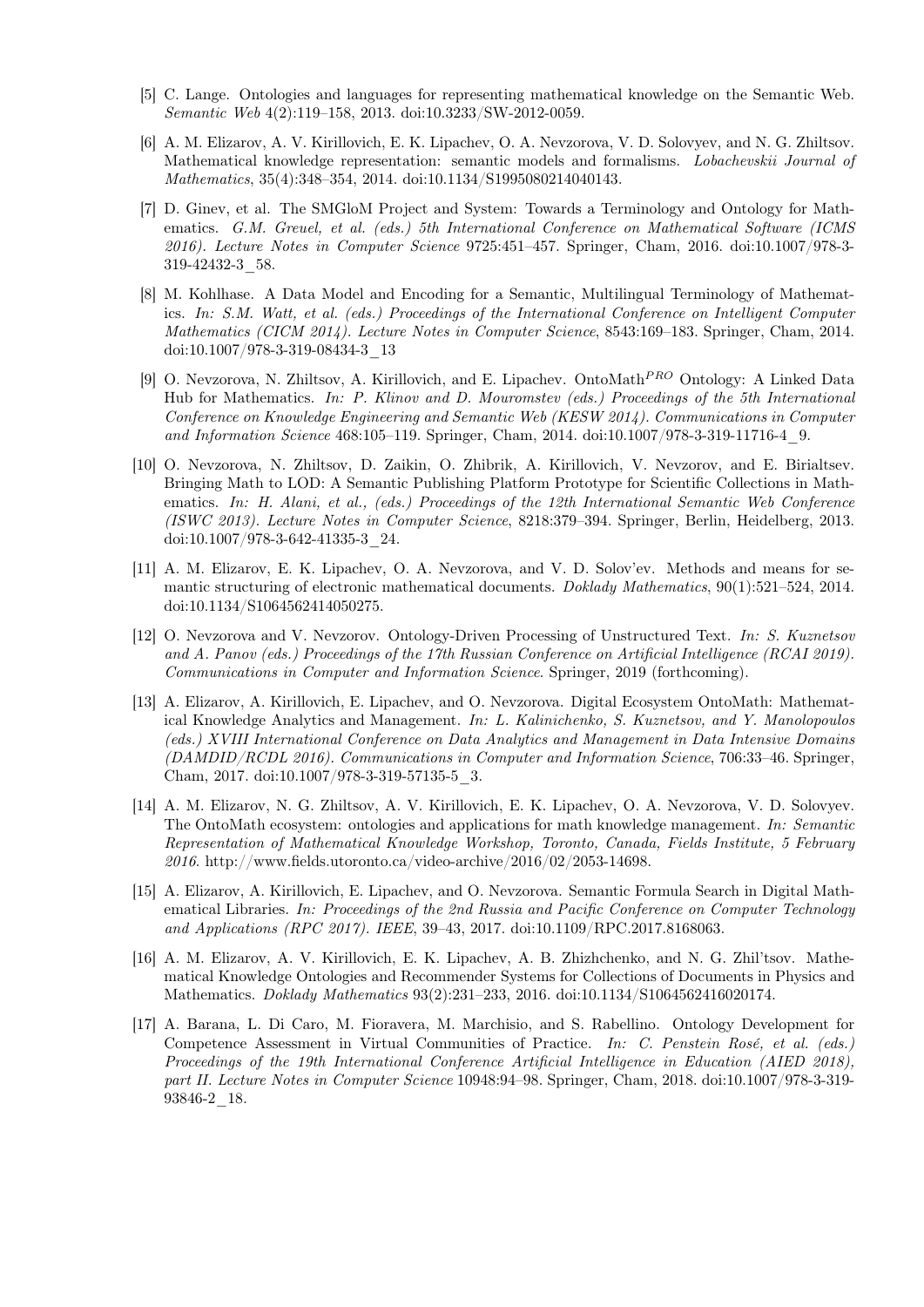- [18] A. Barana, L. Di Caro, M. Fioravera, F. Floris, M. Marchisio, and S. Rabellino. Sharing system of learning resources for adaptive strategies of scholastic remedial intervention. Proceedings of the 4th International Conference on Higher Education Advances (HEAd'18), 1495–1503. Editorial Universitat Politecnica de Valencia, 2018. doi:10.4995/HEAd18.2018.8232.
- [19] M. Marchisio, L. Di Caro, M. Fioravera, and S. Rabellino. Towards Adaptive Systems for Automatic Formative Assessment in Virtual Learning Communities. In: S. Reisman, et al. (eds.) Proceedings of the 42nd IEEE Annual Computer Software and Applications Conference (COMPSAC 2018) 1000–1005. IEEE, 2018. doi:10.1109/COMPSAC.2018.00176.
- [20] A. Barana, L. Di Caro, M. Fioravera, F. Floris, M. Marchisio, and S. Rabellino. Developing Competence Assessment Systems in e-Learning Communities. In: A. Volungeviciene and A. Szűcs (eds.) Proceedings of the European Distance and E-Learning Network 2018 Annual Conference: Exploring the Micro, Meso and Macro (EDEN 2018), 879–888. EDEN, 2018.
- [21] G. Guizzardi. Ontological Foundations for Structural Conceptual Models, CTIT, Enschede, 2005.
- [22] J. Lehmann, R. Isele, M. Jakob, A. Jentzsch, D. Kontokostas, P. N. Mendes, S. Hellmann, M. Morsey, P. van Kleef, S. Auer, S., and C. Bizer. DBpedia: A Large-scale, Multilingual Knowledge Base Extracted from Wikipedia. Semantic Web Journal, 6(2):167–195, 2015. doi:10.3233/SW-140134.
- [23] A. Astafiev, R. Prokofyev, C. Guéret, A. Boyarsky, and O. Ruchayskiy. ScienceWISE: A Web-based Interactive Semantic Platform for Paper Annotation and Ontology Editing. In: E. Simperl, et al. (eds.) Revised Selected Papers of the ESWC 2012 Satellite Events. Lecture Notes in Computer Science 7540:392–396. Springer, Berlin, Heidelberg, 2012. doi:10.1007/978-3-662-46641-4\_33.
- [24] D. Müller, T. Gauthier, C. Kaliszyk, M. Kohlhase, F. Rabe. Classification of Alignments Between Concepts of Formal Mathematical Systems. In: H. Geuvers, et al. (eds.) Proceedings of the 10th International Conference on Intelligent Computer Mathematics (CICM 2017). Lecture Notes in Computer Science 10383:8-3-98. Springer, Cham, 2017. doi:10.1007/978-3-319-62075-6 7.
- [25] P.-O. Dehaye, M. Iancu, M. Kohlhase, V. Konovalov, S. Lelièvre, D. Müller, M. Pfeiffer, F. Rabe, N. M. Thiéry, and T. Wiesing. Interoperability in the OpenDreamKit Project: The Math-in-the-Middle Approach. In: M. Kohlhase, et al. (eds.) Proceeding of the 9th International Conference on Intelligent Computer Mathematics (CICM 2016). Lecture Notes in Computer Science, 9791. Springer, Cham, 2016. doi:10.1007/978-3-319-42547-4\_9.
- [26] J. McCrae, D. Spohr, and P. Cimiano. Linking lexical resources and ontologies on the Semantic Web with Lemon. In: G. Antoniou, et al. (eds.) Proceedings of the 8th Extended Semantic Web Conference (ESWC 2011). Part I. Lecture Notes in Computer Science, 6643:245–259. Springer, Heidelberg, 2011. doi:10.1007/978-3-642-21034-1 17.
- [27] J. P. McCrae, J. Bosque-Gil, J. Gracia, P. Buitelaar, and P. Cimiano. The OntoLex-Lemon Model: Development and Applications. In: I. Kosem, et al. (eds.) Proceedings of the 5th biennial conference on Electronic Lexicography (eLex 2017), 587–597. Lexical Computing CZ, 2017.
- [28] C. Chiarcos. OLiA Ontologies of Linguistic Annotation. Semantic Web, 6(4):379–386, 2015. doi:10.3233/SW-140167.
- [29] C. Chiarcos, J. McCrae, P. Cimiano, C. Fellbaum. Towards open data for linguistics: Linguistic linked data. In: A. Oltramari, P. Vossen, L. Qin, and E. Hovy (eds.) New Trends of Research in Ontologies and Lexical Resources, 7–25. Springer, Heidelberg, 2013. doi:10.1007/978-3-642-31782-8\_2.
- [30] J. P. McCrae, C. Chiarcos, F. Bond, P. Cimiano, T. Declerck, G. de Melo, J. Gracia, S. Hellmann, B. Klimek, S. Moran, P. Osenova, A. Pareja-Lora, and J. Pool. The Open Linguistics Working Group: Developing the Linguistic Linked Open Data Cloud. In: N. Calzolari, et al. (eds.) Proceedings of the 10th International Conference on Language Resources and Evaluation (LREC 2016), 2435–2441. ELRA, 2016.